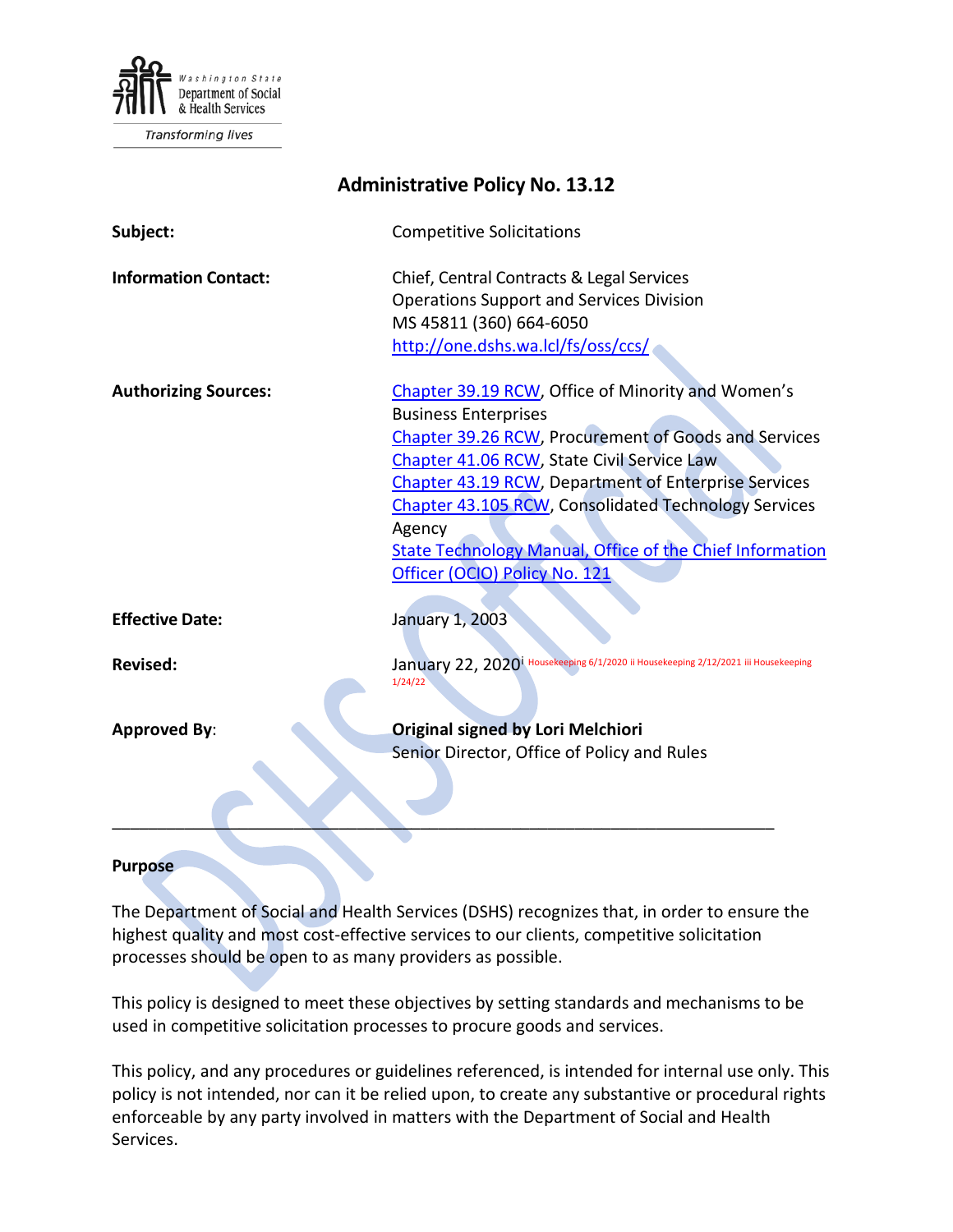### **Scope**

This policy applies to all competitive solicitations for goods and services governed by chapter [39.26](http://apps.leg.wa.gov/RCW/default.aspx?cite=39.26) RCW, and to client service solicitations for which the administration determines a competitive solicitation process should be conducted.

This policy also applies to Information Technology Service contracts under chapters [39.26,](http://apps.leg.wa.gov/rcw/default.aspx?cite=39.26) [43.105](https://app.leg.wa.gov/RCW/default.aspx?cite=43.105) RCW and [OCIO Policy No. 121.](https://ocio.wa.gov/policies/121-it-investments-approval-and-oversight)

This policy requires Administration compliance with the competitive contracting regulations set forth in [RCW 41.06.142,](http://apps.leg.wa.gov/rcw/default.aspx?cite=41.06.142) both prior to and during acquisition of any services customarily and historically performed by state employees.

#### **Definitions**

**Administration** means the affected DSHS administration, division, office, program, or similar unit, and staff designated by the assistant secretary as being responsible for implementing this policy.

**Bidder** means an individual or entity who submits a bid, quotation, or proposal in response to a solicitation issued for such goods or services by the agency. [\(RCW 39.26.010\(3\)\)](http://apps.leg.wa.gov/rcw/default.aspx?cite=39.26.010)

**Certified business** means a business or the status of a business that has been examined by the Washington State Office of Minority and Women's Business Enterprises and deemed to be a Minority Business Enterprise (MBE), a Women's Business Enterprise (WBE), a Minority Woman's Business Enterprise (MWBE), a Combination Business Enterprise (CBE), or a Socially and Economically Disadvantaged Business Enterprise (SEDBE). (See [Chapter](http://app.leg.wa.gov/RCW/default.aspx?cite=39.19) 39.19 RCW)

**Client services** means services provided directly to DSHS clients, including but not limited to, employment and training programs, residential care, and subsidized housing. [\(RCW](http://apps.leg.wa.gov/rcw/default.aspx?cite=39.26.010) [39.26.010\(4\)\)](http://apps.leg.wa.gov/rcw/default.aspx?cite=39.26.010)

**Competitive Contracting** means the process by which classified employees may compete with businesses, individuals, nonprofit organizations, or other entities for the performance of services those employees have customarily and historically performed. (See [RCW 41.06.142\)](http://apps.leg.wa.gov/RCW/default.aspx?cite=41.06.142)

**Competitive solicitation** means a formal, documented, and open competitive process for soliciting bids or proposals from potential contractors and culminating in a selection based on predetermined criteria. (See [RCW 39.26.010\)](http://apps.leg.wa.gov/rcw/default.aspx?cite=39.26.010) Competitive solicitations may be used to solicit goods or services and may be referred to a[s Requests for Proposal \(RFPs\), Requests for](http://one.dshs.wa.lcl/FS/OSS/CCS/SiteAssets/Pages/Guide/Glossary--rev%206-15.doc)  [Qualifications and Quotations \(RFQQs\), Requests for Qualifications \(RFQs\),](http://one.dshs.wa.lcl/FS/OSS/CCS/SiteAssets/Pages/Guide/Glossary--rev%206-15.doc) or [second-tier Work](http://one.dshs.wa.lcl/FS/OSS/CCS/SiteAssets/Pages/Guide/Glossary--rev%206-15.doc)  [Requests.](http://one.dshs.wa.lcl/FS/OSS/CCS/SiteAssets/Pages/Guide/Glossary--rev%206-15.doc)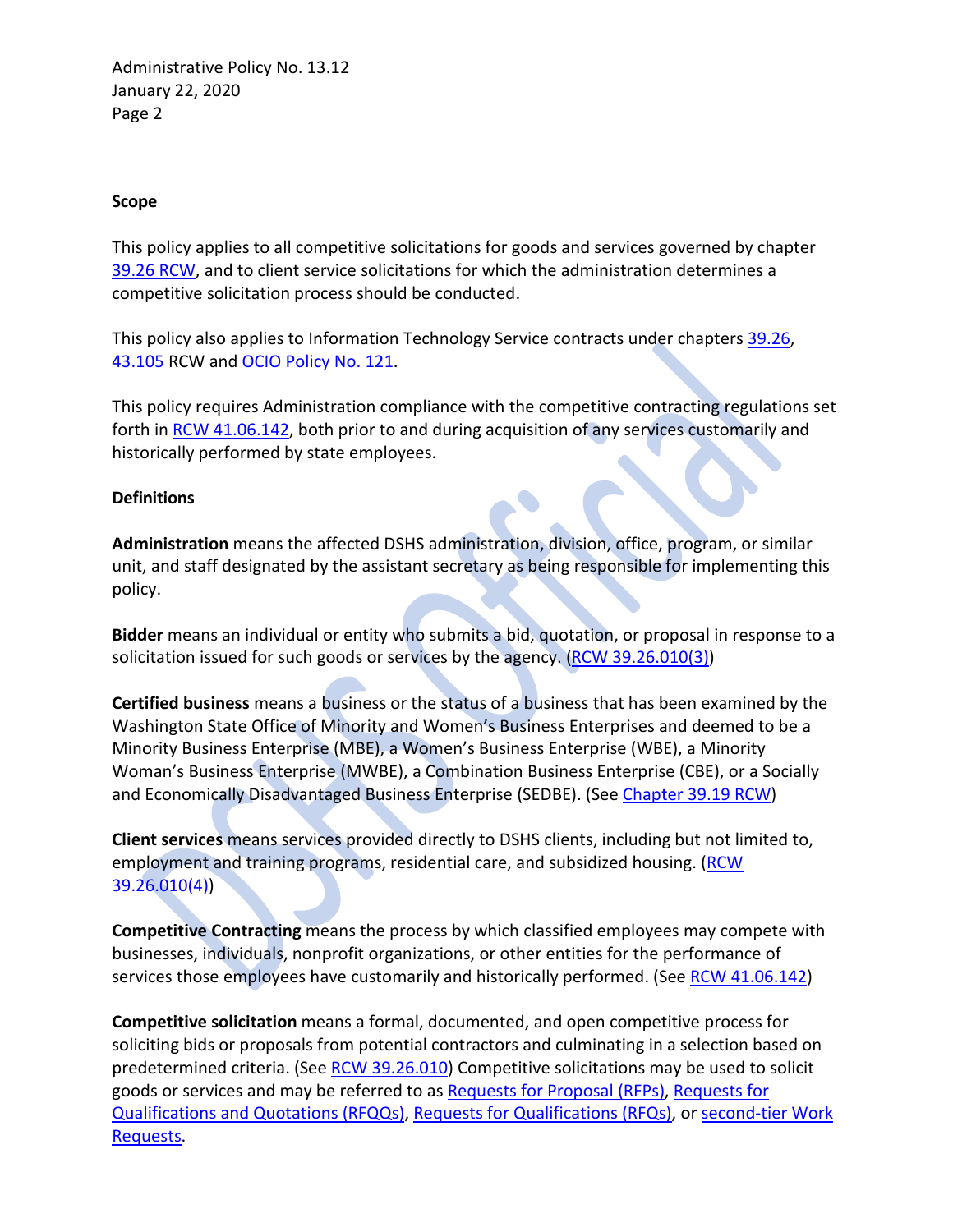**Competitive solicitation document** is the document that outlines the requirements and process for submitting a proposal or bid to acquire services or goods that the agency desires, and is released to prospective bidders or other interested persons. Competitive solicitation documents include Requests for Proposal (RFPs), Requests for Qualifications and Quotation (RFQQs), Requests for Qualifications (RFQs), and Work Requests.

**Central Contracts and Legal Services** (CCLS) is the contracting authority for the Department of Social and Health Services (DSHS). Organizationally, it is an office in the facilities, finance, and analytics administration (FFAA). DSHS Administrative Policy 13.10 charges CCLS with the responsibility for establishing and maintaining statewide department policies and procedures governing all contracts for the Agency.

**Central Purchasing Unit** (CPU) is the purchasing authority for DSHS. Organizationally, it is an office within the FFAA. DSHS Administrative Policy 13.08 charges CPU with the responsibility for establishing and maintaining statewide department policies and procedures governing all purchasing, fixed asset, fleet, wireless device, and Purchase Card (P-Card) programs for the Agency.

**Cultural competence** means a set of congruent behaviors, attitudes, and policies that come together in a system or agency and enable that system or agency to work effectively in crosscultural situations when serving a linguistic, ethnic, or racial group. A culturally competent system or agency demonstrates respect for individuals and cultural differences, has the ability to foster open and honest communication, and adapts its services to meet culturally unique needs.

**Evaluator** means a person designated by the procuring DSHS administration to evaluate proposals received in response to a competitive solicitation document.

**Information Technology (IT) services** means all electronic technology systems and services, automated information handling, system design and analysis, conversion of data, computer programming, information storage and retrieval, telecommunications, requisite system controls, simulation, electronic commerce, radio technologies, and all related interactions between people and machines. [\(RCW 43.105.020\(9\)\)](https://app.leg.wa.gov/RCW/default.aspx?cite=43.105.020) IT services also means professional or other technical expertise provided by a consultant to accomplish a specific study, project, or task, including but not limited to Quality Assurance, Independent Verification and Validation (IV&V), and project management. IT Services are governed by the Department of Enterprise Services using standards and policies established by the Office of the Chief Information Officer (OCIO). [\(RCW 39.26.090\)](https://app.leg.wa.gov/RCW/default.aspx?cite=39.26.090) DSHS IT services are governed by the DSHS IT Standards Manual. All DSHS IT acquisitions must follow IT Standard 2.1 – Information Technology Acquisition [Requests.](http://intra.dshs.wa.lcl/itstandards/resources/doc/ITStandard2.1.pdf)

**Microbusiness** means any business entity, including a sole proprietorship, corporation,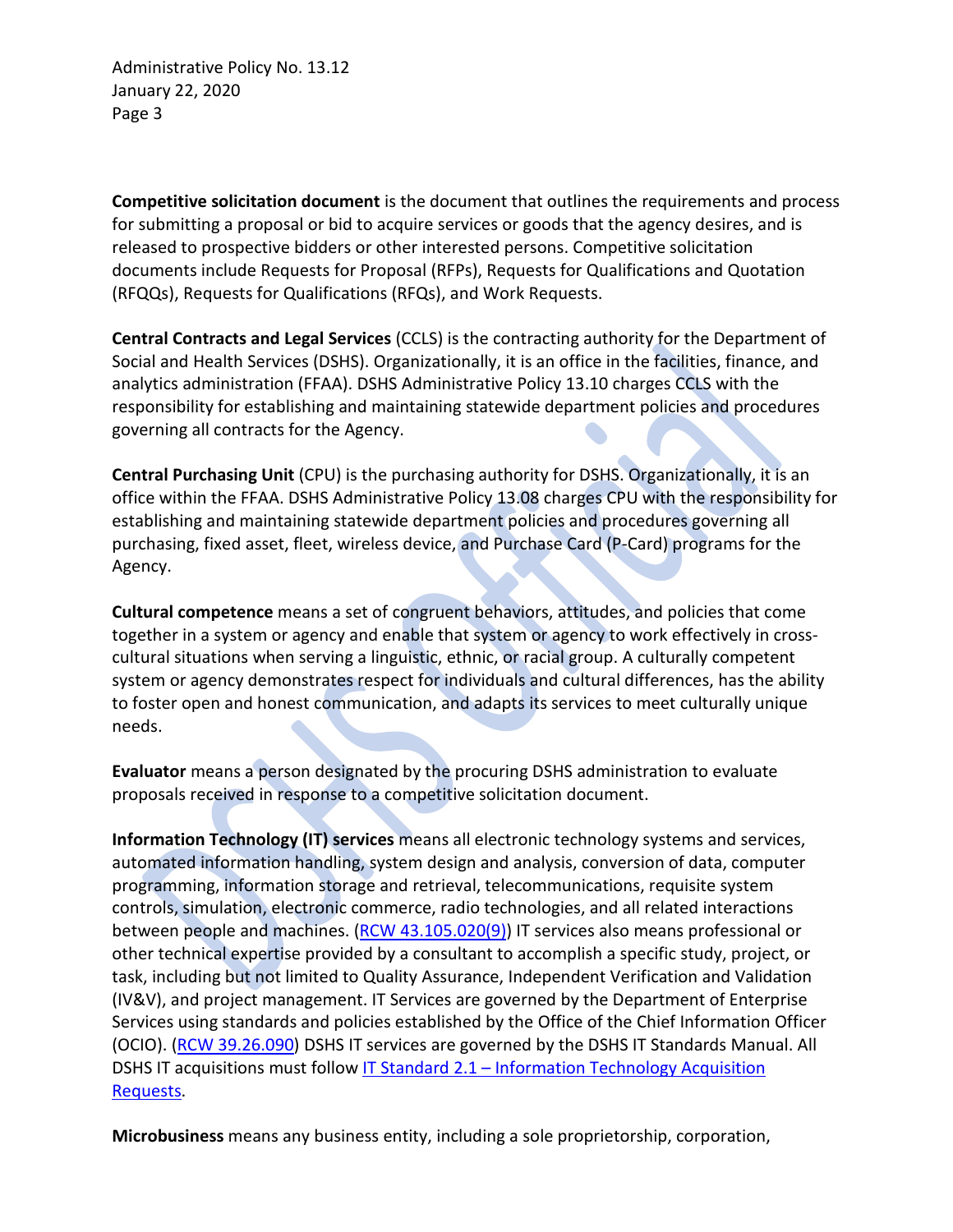partnership, or other legal entity, that: (a) is owned and operated independently from all other businesses; and (b) has a gross revenue of less than one million dollars annually as reported on its federal tax return or on its return filed with the department of revenue. [\(RCW](http://apps.leg.wa.gov/RCW/default.aspx?cite=39.26&full=true#39.26.010)  [39.26.010\(](http://apps.leg.wa.gov/RCW/default.aspx?cite=39.26&full=true#39.26.010)16))

**Minibusiness** means any business entity, including a sole proprietorship, corporation, partnership, or other legal entity, that: (a) is owned and operated independently from all other businesses, and (b) has a gross revenue of less than three million dollars, but one million dollars or more annually as reported on its federal tax return or on its return filed with the department of revenue. [\(RCW 39.26.010\(](http://apps.leg.wa.gov/RCW/default.aspx?cite=39.26.010)17))

**Noncertified business** means a business eligible for certification as an MBE, WBE, MWBE, CBE, or SEDBE, which has voluntarily chosen not to apply for certification or has applied and is not yet certified.

**Small business** means an in-state business, including a sole proprietorship, corporation, partnership, or other legal entity that certifies under penalty and perjury, that it is owned and operated independently from all other businesses and has either (i) fifty or fewer employees; or (ii) a gross revenue of less than seven million dollars annually as reported on its federal income tax return or its return filed with the department of revenue over the previous three consecutive years; or (ii) is certified with the office of women and minority business enterprises under chapter 39.19 RCW. [\(RCW 39.26.010\(](http://apps.leg.wa.gov/RCW/default.aspx?cite=39.26.010)22))

**Stakeholders** are those clients, advocates, interested members of the public, DSHS, and other state and federal agencies who have a direct interest in the subject matter of the competitive process.

**Veteran-owned business** means a business that is certified by the Department of Veterans Affairs to be at least fifty-one percent owned and controlled by a veteran as defined in [RCW](http://apps.leg.wa.gov/rcw/default.aspx?cite=41.04.007)  [41.04.007](http://apps.leg.wa.gov/rcw/default.aspx?cite=41.04.007) or an active or reserve member in any branch of the armed forces of the United States, including the national guard, and armed forces reserves. [\(RCW 43.60A.010\)](http://apps.leg.wa.gov/rcw/default.aspx?cite=43.60A.010)

### **Policy Requirements**

- **A. Increasing participation of Certified and Noncertified Businesses, Small business, Microbusiness, Minibusiness, or Veteran-owned business.**
	- 1. Administrations shall comply wit[h chapter 39.19 RCW](http://apps.leg.wa.gov/RCW/default.aspx?cite=39.19) by developing strategies appropriate to their programs to ensure the opportunity for certified and noncertified businesses, small businesses, microbusinesses, minibusinesses, or veteran-owned businesses to participate in competitive solicitations and contracts.
	- 2. Each administration shall keep records sufficient to document certified and noncertified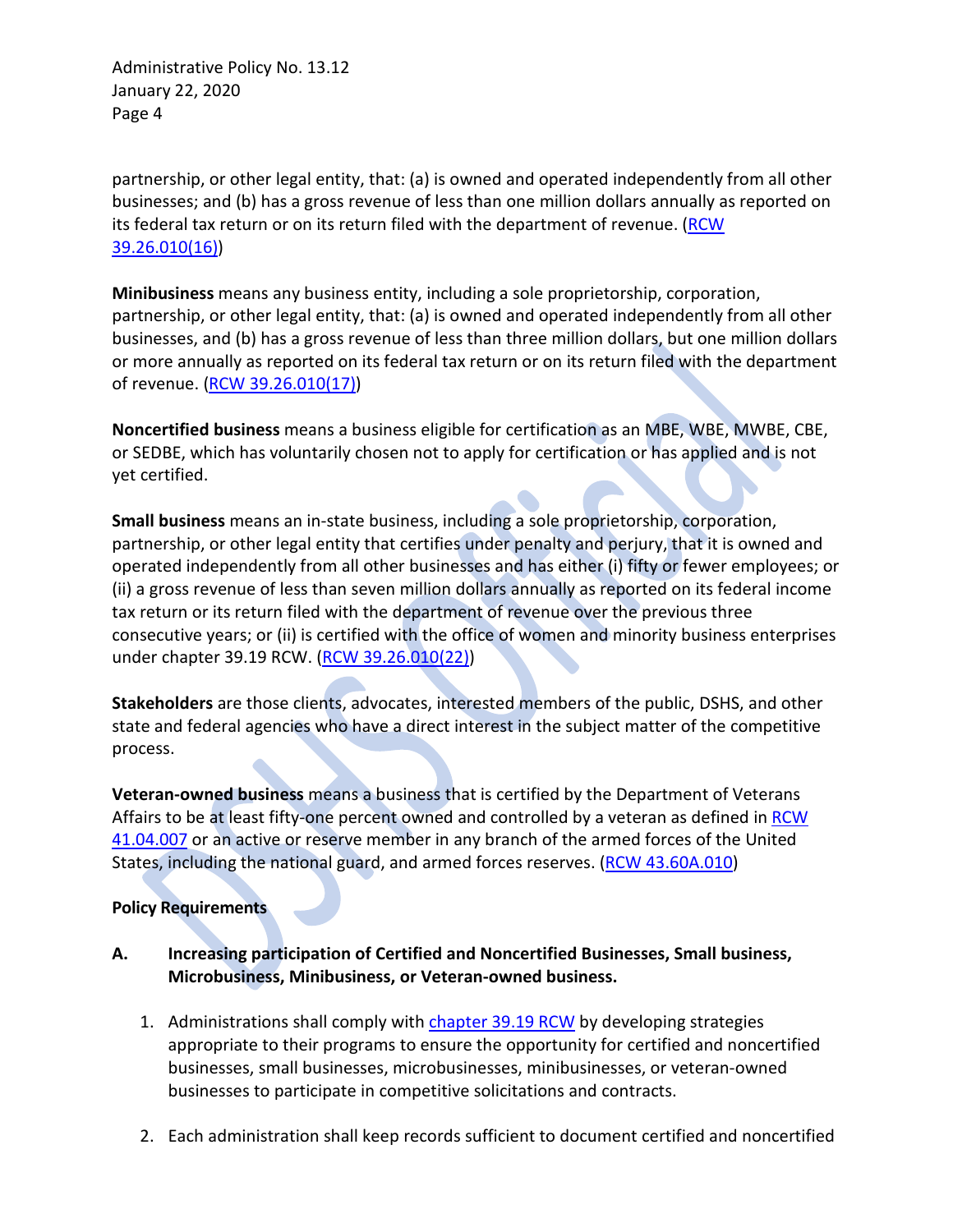business, small business, microbusiness, minibusiness, or veteran-owned business participation for any client service competitive solicitations coordinated without CCLS assistance.

- 3. Each administration shall, in coordination with CCLS or the CPU, develop procedures to determine after the award of a contract whether the contractor qualifies as a Certified or Noncertified business.
- 4. Each administration may purchase goods and services up to a cost of \$30,000 directly from a vendor without competition. Administrations may also purchase goods and services up to a cost of \$40,000 (excluding sales tax) directly from a vendor and without competition if this purchase is being made from a small business or veteran-owned business. Purchases must be made in compliance with Department of Enterprise Services (DES) [Policy 125-03](https://des.wa.gov/sites/default/files/public/documents/About/Procurement_reform/Policies/DES-125-03DirectBuy.pdf?=a7ffa) and [RCW 39.26.125.](http://apps.leg.wa.gov/rcw/default.aspx?cite=39.26.125)

## **B. Notice to Certified and Noncertified Businesses**

- 1. For all competitive solicitations, the coordinating office, whether CCLS or CPU, shall be responsible for:
	- a. Posting the solicitation on the Department of Enterprise Services' Washington Electronic Business Solution (WEBS), at [https://pr-webs-customer.des.wa.gov/.](https://pr-webs-customer.des.wa.gov/)
	- b. Posting the solicitation on the Office of Minority and Women's Business Enterprise website (OMWBE) at [https://omwbe.wa.gov/small-business](https://omwbe.wa.gov/small-business-assistance/bids-contracting-opportunities)[assistance/bids-contracting-opportunities.](https://omwbe.wa.gov/small-business-assistance/bids-contracting-opportunities)
	- c. Sending a copy of the competitive solicitation notice letter for further distribution to the DSHS Office of Equity, Diversity, Access, and Inclusion and others deemed appropriate by the administration, CCLS, or CPU. This solicitation notice letter is not required for competitive solicitations using a Department of Enterprise Services' second-tier master contract with a predetermined bidder pool.
	- d. Posting the solicitation notice on the CCLS Procurements and Contracting website, at [https://www.dshs.wa.gov/ffa/procurements-and-contracting.](https://www.dshs.wa.gov/ffa/procurements-and-contracting)
- 2. Where the administration determines it is feasible and CCLS or CPU determines that additional notice is advisable to reach a larger pool of potential vendors, CCLS or CPU may advertise in other publications, including but not limited to minority-targeted publications, community-based publications, or daily newspapers in the area being served.

### **C. Administration Responsibilities**

1. Prior to requesting that CCLS or CPU conduct a competitive solicitation process for any services customarily and historically provided by employees in the classified service,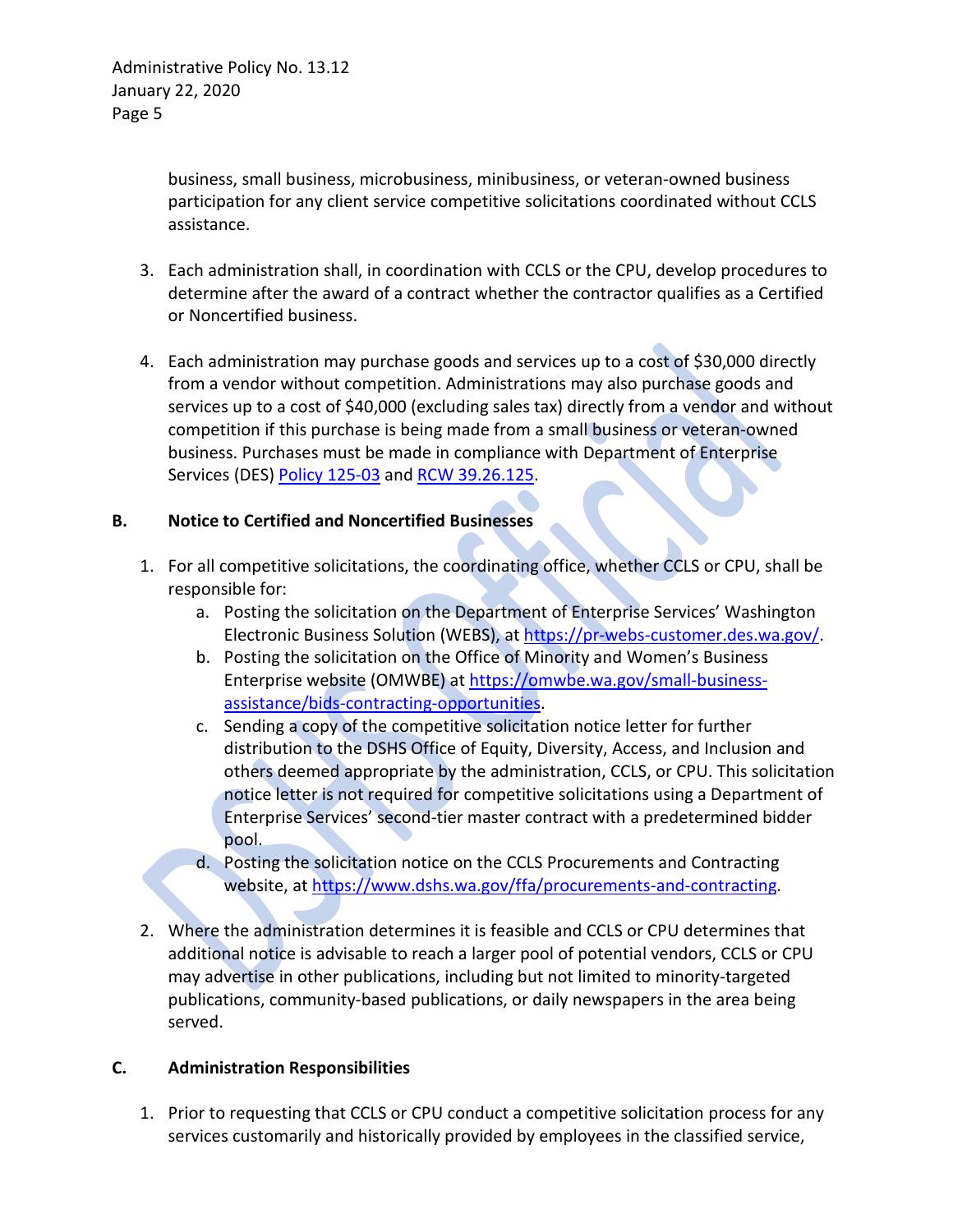administrations must first work with the labor relations office of the human resources division to ensure compliance with [RCW 41.06.142.](http://apps.leg.wa.gov/RCW/default.aspx?cite=41.06.142)

- 2. Administrations must require that all employees who initiate, manage, monitor, or sign a contract, take the required [Department of Enterprise Services](http://des.wa.gov/about/pi/ProcurementReform/Pages/PRTraining.aspx) (DES) and [DSHS](http://one.dshs.wa.lcl/FS/OSS/CCS/Academy/Pages/default.aspx) contracting training courses. Detailed information on all courses is found on the [DSHS](http://one.dshs.wa.lcl/FS/OSS/CCS/Academy/Pages/default.aspx)  [Contracts Academy page.](http://one.dshs.wa.lcl/FS/OSS/CCS/Academy/Pages/default.aspx) In addition, all employees supporting the competitive solicitation process, through policy, strategy, analysis, negotiation, coordination or management must take all four modules of the [DES WA State Purchasing and](http://one.dshs.wa.lcl/FS/OSS/Pages/DES-Contracts-and-Procurement-trainings.aspx)  [Procurement 101](http://one.dshs.wa.lcl/FS/OSS/Pages/DES-Contracts-and-Procurement-trainings.aspx) course in addition to other procurement specific trainings.
- 3. Administrations may conduct competitive solicitations for client service contracts provided that all individuals responsible for managing and coordinating any such competitive solicitation process have completed the DES required training WA State Purchasing and Procurement 101 (all four modules).

## **D. Competitive Solicitation Document**

- 1. The competitive solicitation document may include weighted evaluation and scoring criteria. However, the relative weight accorded to prior experience should not be of such degree that it prevents qualification of newly established contractors.
- 2. The administration and CCLS or CPU shall determine the appropriate weighted bid preference for bidders certifying they do not require their employees to agree to, as a condition of employment, a mandatory individual arbitration clause or class or collective action waiver, as required b[y Executive Order 18-03.](https://www.governor.wa.gov/sites/default/files/exe_order/18-03%20-%20Workers%20Rights%20%28tmp%29.pdf?=32717) The bid preference for such certification shall not exceed five percent (5%).
- 3. The administration and CCLS or CPU shall determine whether [OCIO Standard 188.10 –](https://ocio.wa.gov/policy/minimum-accessibility-standard) [Minimum Accessibility Standard](https://ocio.wa.gov/policy/minimum-accessibility-standard) is applicable to the services procured and what type of monitoring is necessary to ensure compliance.
- 4. CCLS and CPU shall apply the plain language requirements of [Executive Order 97-02](https://www.governor.wa.gov/sites/default/files/exe_order/eo_97-02.pdf) and [Executive Order 05-03](https://www.governor.wa.gov/sites/default/files/exe_order/eo_05-03.pdf) to all competitive solicitation documents.
- 5. The competitive solicitation document must include clear and transparent complaint and protest processes, per [chapter 39.26.170 RCW.](http://apps.leg.wa.gov/rcw/default.aspx?cite=39.26.170)

# **E. Evaluations**

1. The competitive solicitation document shall clearly set forth the criteria by which proposals will be evaluated. These criteria may include, but are not limited to, factors such as: